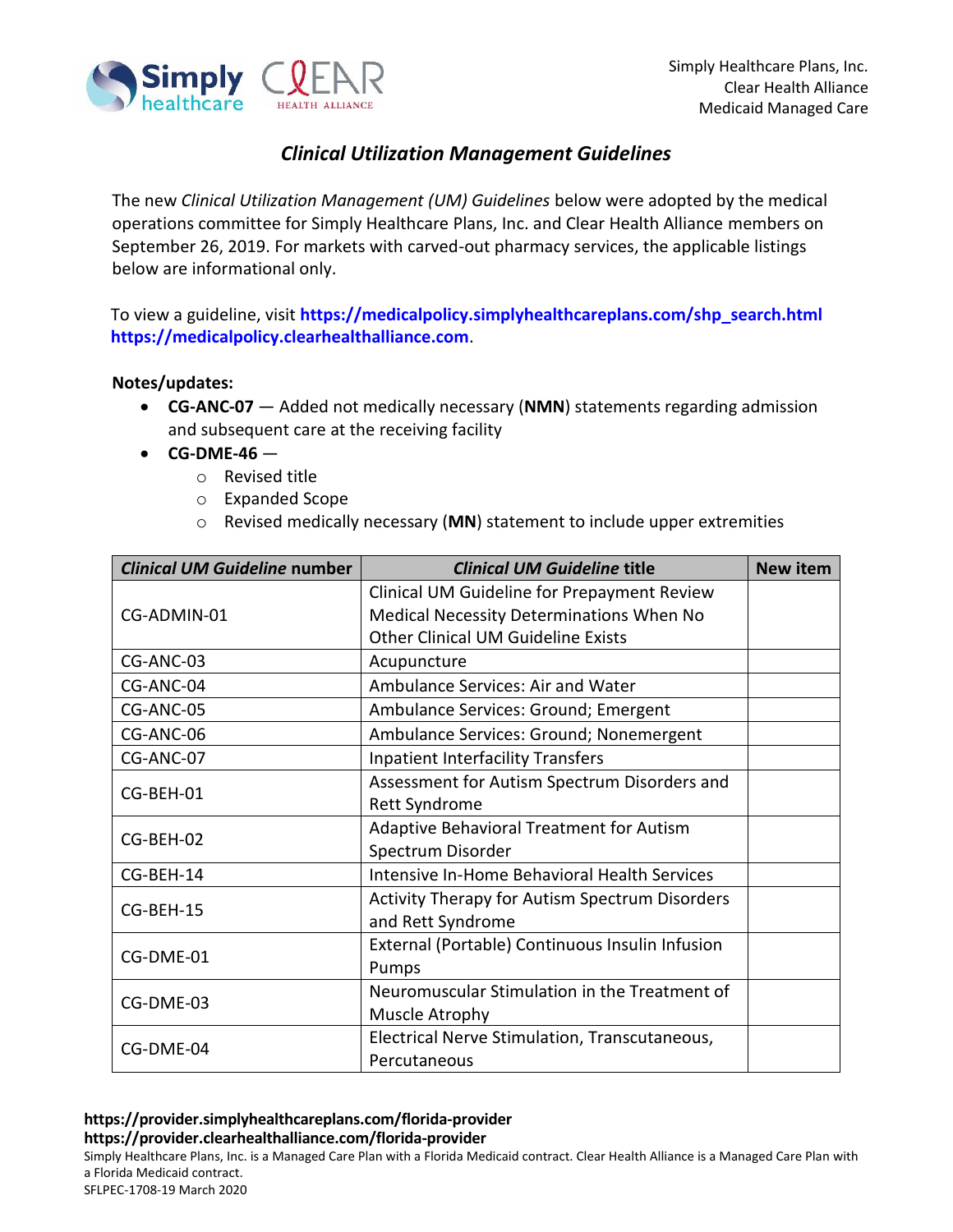| CG-DME-05 | <b>Cervical Traction Devices for Home Use</b>       |  |
|-----------|-----------------------------------------------------|--|
| CG-DME-06 | <b>Pneumatic Compression Devices for</b>            |  |
|           | Lymphedema                                          |  |
| CG-DME-07 | Augmentative and Alternative Communication          |  |
|           | Devices/Speech-Generating Devices                   |  |
| CG-DME-08 | <b>Infant Home Apnea Monitors</b>                   |  |
|           | Continuous Local Delivery of Analgesia to           |  |
| CG-DME-09 | Operative Sites using an Elastomeric Infusion       |  |
|           | Pump During the Postoperative Period                |  |
| CG-DME-10 | <b>Durable Medical Equipment</b>                    |  |
|           | Home Phototherapy Devices for Neonatal              |  |
| CG-DME-12 | Hyperbilirubinemia                                  |  |
| CG-DME-13 | Lower Limb Prosthesis                               |  |
| CG-DME-15 | <b>Hospital Beds and Accessories</b>                |  |
|           | Pressure Reducing Support Systems Groups 1, 2       |  |
| CG-DME-16 | and 3                                               |  |
| CG-DME-18 | Home Oxygen Therapy                                 |  |
|           | Therapeutic Shoes, Inserts or Modifications for     |  |
| CG-DME-19 | <b>Individuals with Diabetes</b>                    |  |
| CG-DME-20 | Orthopedic Footwear                                 |  |
|           | External Infusion Pumps for the Administration      |  |
| CG-DME-21 | of Drugs in the Home or Residential Care            |  |
|           | Settings                                            |  |
| CG-DME-22 | Ankle-Foot and Knee-Ankle-Foot Orthotics            |  |
|           | (Braces)                                            |  |
| CG-DME-23 | Lifting Devices for Use in the Home                 |  |
| CG-DME-24 | <b>Wheeled Mobility Devices: Manual Wheelchairs</b> |  |
|           | - Standard, Heavy Duty and Lightweight              |  |
| CG-DME-25 | Seat Lift Mechanisms                                |  |
| CG-DME-26 | Back-Up Ventilators in the Home Setting             |  |
| CG-DME-30 | Prothrombin Time Self-Monitoring Devices            |  |
|           | Wheeled Mobility Devices: Wheelchairs -             |  |
| CG-DME-31 | Powered, Motorized, With or Without Power           |  |
|           | Seating Systems, and Power Operated Vehicles        |  |
| CG-DME-33 | Wheeled Mobility Devices: Manual Wheelchairs        |  |
|           | - Ultra Lightweight                                 |  |
| CG-DME-34 | Wheeled Mobility Devices: Wheelchair                |  |
|           | Accessories                                         |  |
| CG-DME-35 | <b>Breastfeeding Pumps</b>                          |  |
| CG-DME-36 | <b>Pediatric Gait Trainers</b>                      |  |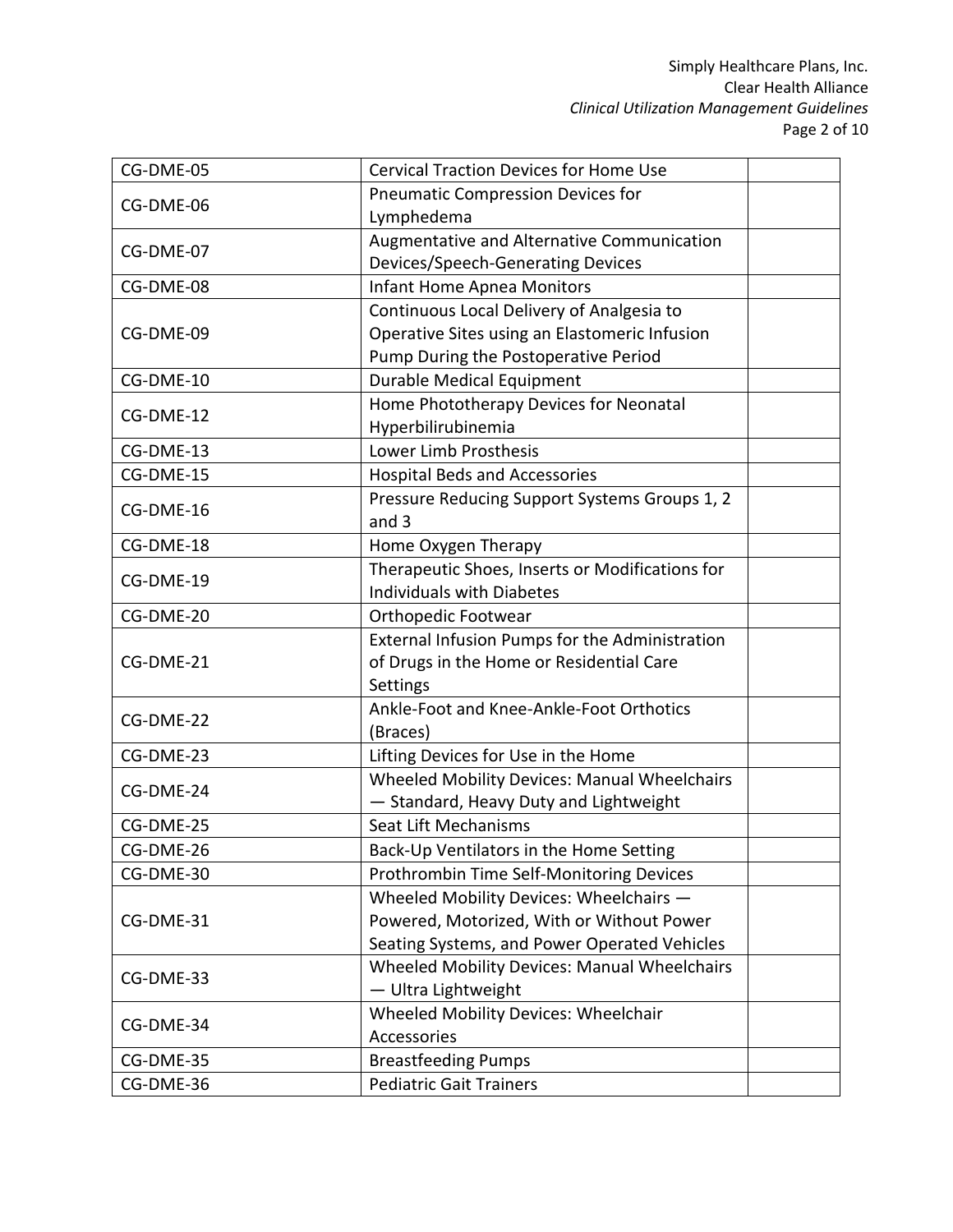| CG-DME-37  | Air Conduction Hearing Aids                         |            |
|------------|-----------------------------------------------------|------------|
| CG-DME-38  | <b>Continuous Interstitial Glucose Monitoring</b>   |            |
| CG-DME-39  | Dynamic Low-Load Prolonged-Duration Stretch         |            |
| CG-DME-41  | Ultraviolet Light Therapy Delivery Devices for      |            |
|            | Home Use                                            |            |
| CG-DME-42  | Nonimplantable Insulin Infusion and Blood           |            |
|            | <b>Glucose Monitoring Devices</b>                   |            |
| CG-DME-43  | High Frequency Chest Compression Devices for        |            |
|            | Airway Clearance                                    |            |
| CG-DME-44  | <b>Electric Tumor Treatment Field (TTF)</b>         |            |
| CG-DME-45  | <b>Ultrasound Bone Growth Stimulation</b>           |            |
| CG-DME-46  | <b>Pneumatic Compression Devices for Prevention</b> |            |
|            | of Deep Vein Thrombosis of the Extremities          |            |
| CG-DME-47  | Noninvasive Home Ventilator Therapy for             | <b>NEW</b> |
|            | <b>Respiratory Failure</b>                          |            |
| CG-DRUG-01 | Off-Label Drug and Approved Orphan Drug Use         |            |
|            | Use of Low Molecular Weight Heparin Therapy,        |            |
| CG-DRUG-04 | Fondaparinux (Arixtra®), and Direct Thrombin        |            |
|            | Inhibitors in the Outpatient Setting                |            |
| CG-DRUG-18 | Nesiritide (Natrecro <sup>®</sup> )                 |            |
| CG-DRUG-34 | Docetaxel (Docefrez™, Taxotere®)                    |            |
| CG-DRUG-38 | Pemetrexed Disodium (Alimta®)                       |            |
| CG-DRUG-40 | Bortezomib (Velcade®)                               |            |
| CG-DRUG-42 | Asparagine Specific Enzymes (Asparaginase)          |            |
| CG-DRUG-48 | Azacitidine (Vidaza®)                               |            |
| CG-DRUG-49 | Doxorubicin Hydrochloride Liposome Injection        |            |
| CG-DRUG-50 | Paclitaxel, protein-bound (Abraxane®)               |            |
| CG-DRUG-51 | Romidepsin (Istodax®)                               |            |
| CG-DRUG-52 | Temsirolimus (Torisel®)                             |            |
|            | Drug Dosage, Frequency, and Route of                |            |
| CG-DRUG-53 | Administration                                      |            |
|            | Gonadotropin Releasing Hormone Analogs for          |            |
| CG-DRUG-60 | the Treatment of Oncologic Indications              |            |
| CG-DRUG-62 | Fulvestrant (FASLODEX®)                             |            |
| CG-DRUG-63 | Levoleucovorin Products                             |            |
| CG-DRUG-66 | Panitumumab (Vectibix®)                             |            |
| CG-DRUG-67 | Cetuximab (Erbitux <sup>®</sup> )                   |            |
|            | Bevacizumab (Avastin®) for Non-Ophthalmologic       |            |
| CG-DRUG-68 | Indications                                         |            |
| CG-DRUG-70 | Eribulin mesylate (Halaven®)                        |            |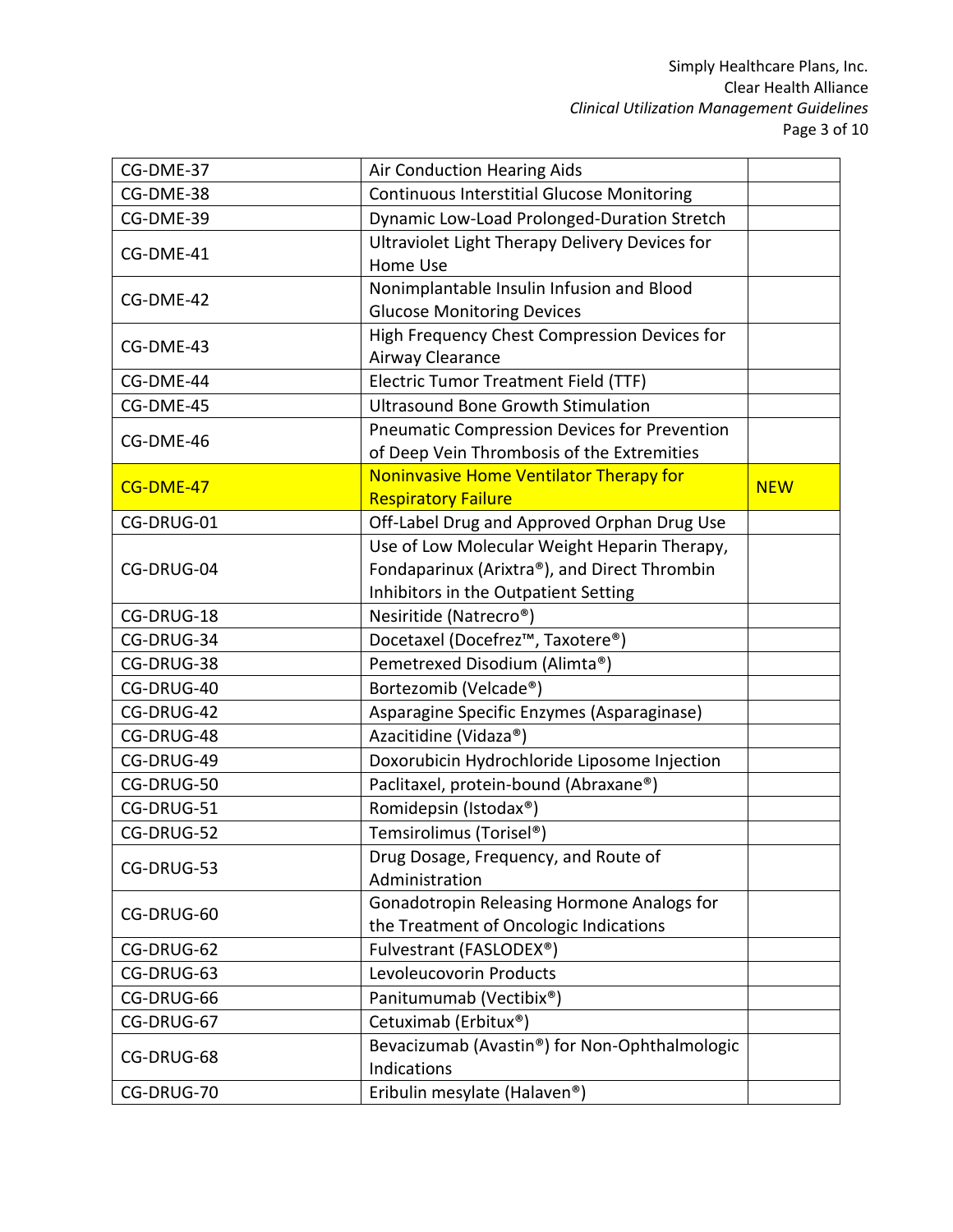| CG-DRUG-71  | Ziv-aflibercept (Zaltrap®)                       |            |
|-------------|--------------------------------------------------|------------|
| CG-DRUG-72  | Pertuzumab (Perjeta®)                            |            |
| CG-DRUG-75  | Romiplostim (Nplate®)                            |            |
| CG-DRUG-76  | Plerixafor Injection (MozobilTM)                 |            |
| CG-DRUG-77  | Radium Ra 223 Dichloride (Xofigo®)               |            |
| CG-DRUG-79  | Siltuximab (Sylvant®)                            |            |
| CG-DRUG-80  | Cabazitaxel (Jevtana®)                           |            |
| CG-DRUG-96  | Ado-trastuzumab emtansine (Kadcla®)              |            |
| CG-DRUG-98  | Bendamustine Hydrochloride                       |            |
| CG-DRUG-99  | Elotuzumab (EmplicitiTM)                         |            |
| CG-DRUG-100 | Interferon gamma-1b (Actimmune®)                 |            |
| CG-DRUG-101 | Ixabepilone (Ixempra®)                           |            |
| CG-DRUG-102 | Olaratumab (Lartruvo <sup>™</sup> )              |            |
| CG-DRUG-106 | Brentuximab Vedotin (Adcetris <sup>®</sup> )     |            |
| CG-DRUG-113 | Inotuzumab ozogamicin (Besponsa®)                |            |
|             | Janus Kinase 2 (JAK2)V617F and JAK2 exon 12      |            |
| CG-GENE-01  | <b>Gene Mutation Assays</b>                      |            |
| CG-GENE-02  | Analysis of KRAS Status                          |            |
| CG-GENE-03  | <b>BRAF Mutation Analysis</b>                    |            |
| CG-GENE-04  | Molecular Marker Evaluation of Thyroid Nodules   |            |
| CG-GENE-05  | Genetic Testing for DMD Mutations (Duchenne      |            |
|             | or Becker Muscular Dystrophy)                    |            |
| CG-GENE-06  | <b>Preimplantation Genetic Diagnosis Testing</b> |            |
| CG-GENE-07  | <b>BCR-ABL Mutation Analysis</b>                 |            |
| CG-GENE-08  | Genetic Testing for PTEN Hamartoma Tumor         |            |
|             | Syndrome                                         |            |
| CG-GENE-09  | <b>Genetic Testing for CHARGE Syndrome</b>       |            |
| CG-GENE-10  | Chromosomal Microarray Analysis (CMA) for        |            |
|             | Developmental Delay, Autism Spectrum             |            |
|             | Disorder, Intellectual Disability (Intellectual  |            |
|             | Developmental Disorder) and Congenital           |            |
|             | Anomalies                                        |            |
| CG-GENE-11  | Genotype Testing for Individual Genetic          |            |
|             | Polymorphisms to Determine Drug-Metabolizer      |            |
|             | <b>Status</b>                                    |            |
| CG-GENE-12  | <b>PIK3CA Mutation Testing</b>                   | <b>NEW</b> |
| CG-LAB-03   | <b>Tropism Testing for HIV Management</b>        |            |
| CG-LAB-09   | Drug Testing or Screening in the Context of      |            |
|             | Substance Use Disorder and Chronic Pain          |            |
| CG-LAB-10   | Zika Virus Testing                               |            |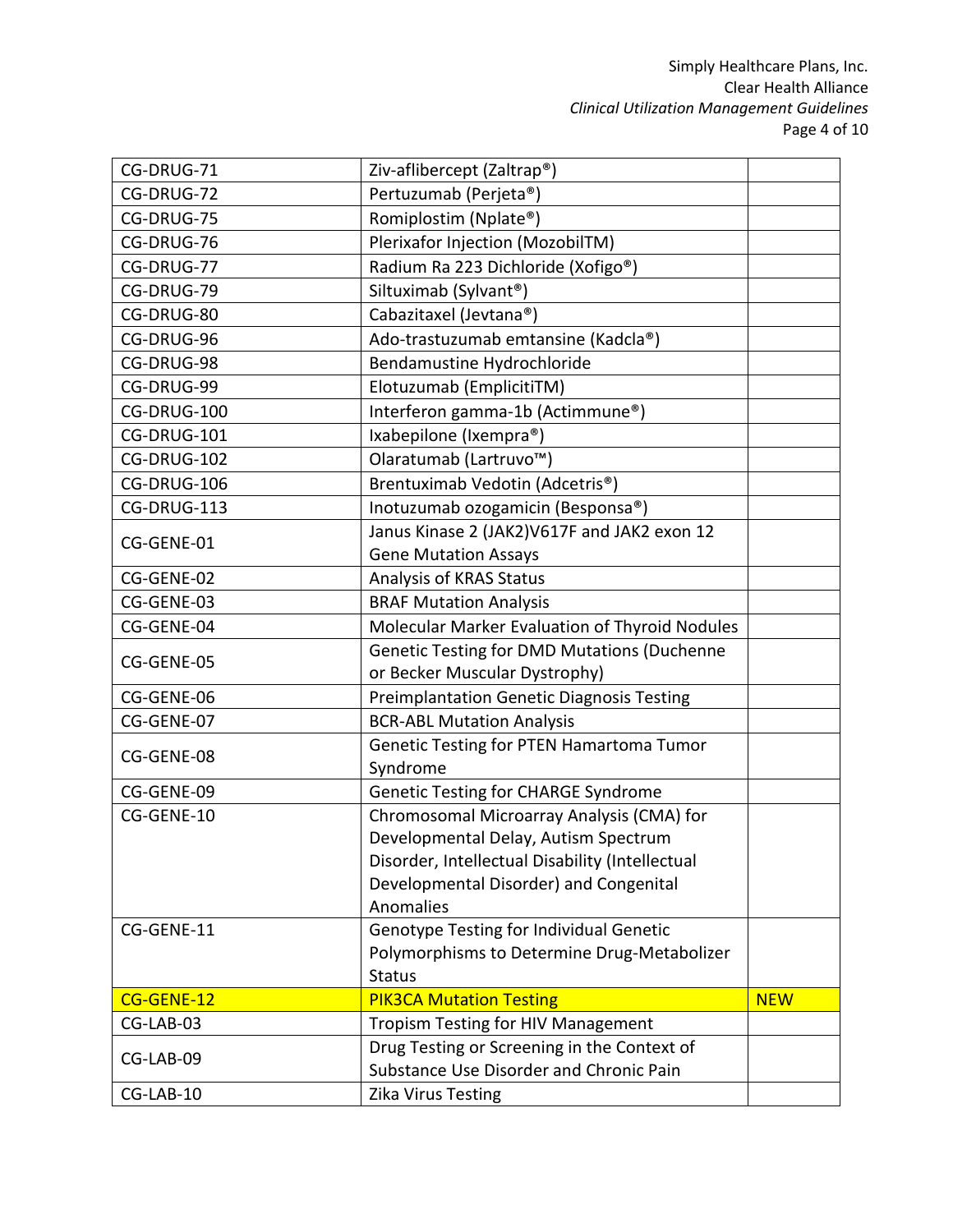| CG-LAB-11 | Screening for Vitamin D Deficiency in Average                                      |  |
|-----------|------------------------------------------------------------------------------------|--|
|           | <b>Risk Individuals</b>                                                            |  |
| CG-LAB-12 | Testing for Oral and Esophageal Cancer                                             |  |
| CG-LAB-13 | Skin Nerve Fiber Density Testing                                                   |  |
| CG-LAB-14 | Respiratory Viral Panel Testing in the Outpatient                                  |  |
|           | Setting                                                                            |  |
| CG-MED-02 | <b>Esophageal pH Monitoring</b>                                                    |  |
| CG-MED-05 | Ketogenic Diet for Treatment of Intractable<br>Seizures                            |  |
| CG-MED-08 | <b>Home Enteral Nutrition</b>                                                      |  |
| CG-MED-19 | <b>Custodial Care</b>                                                              |  |
| CG-MED-21 | Anesthesia Services and Moderate ("Conscious")<br>Sedation                         |  |
| CG-MED-23 | Home Health                                                                        |  |
| CG-MED-24 | Electromyography and Nerve Conduction<br><b>Studies</b>                            |  |
| CG-MED-26 | <b>Neonatal Levels of Care</b>                                                     |  |
| CG-MED-28 | Iontophoresis for Medical Indications                                              |  |
| CG-MED-32 | <b>Ancillary Services for Pregnancy Complications</b>                              |  |
|           | Monitored Anesthesia Care for Gastrointestinal                                     |  |
| CG-MED-34 | <b>Endoscopic Procedures</b>                                                       |  |
| CG-MED-35 | <b>Retinal Telescreening Systems</b>                                               |  |
| CG-MED-37 | <b>Intensive Programs for Pediatric Feeding</b><br><b>Disorders</b>                |  |
|           |                                                                                    |  |
| CG-MED-38 | Inpatient admission for Radiation Therapy for<br><b>Cervical or Thyroid Cancer</b> |  |
|           |                                                                                    |  |
|           | Central (Hip or Spine) Bone Density<br>Measurement and Screening for Vertebral     |  |
| CG-MED-39 | <b>Fractures Using Dual Energy X-Ray</b>                                           |  |
|           | Absorptiometry                                                                     |  |
|           | <b>External Ambulatory Event Monitors to Detect</b>                                |  |
| CG-MED-40 | Cardiac Arrhythmias                                                                |  |
|           | Moderate to Deep Anesthesia Services for                                           |  |
| CG-MED-41 | Dental Surgery in the Facility Setting                                             |  |
| CG-MED-42 | Maternity Ultrasound in the Outpatient Setting                                     |  |
| CG-MED-44 | <b>Holter Monitors</b>                                                             |  |
| CG-MED-45 | Transrectal Ultrasonography                                                        |  |
|           | Electroencephalography and Video                                                   |  |
| CG-MED-46 | Electroencephalographic Monitoring                                                 |  |
| CG-MED-47 | <b>Fundus Photography</b>                                                          |  |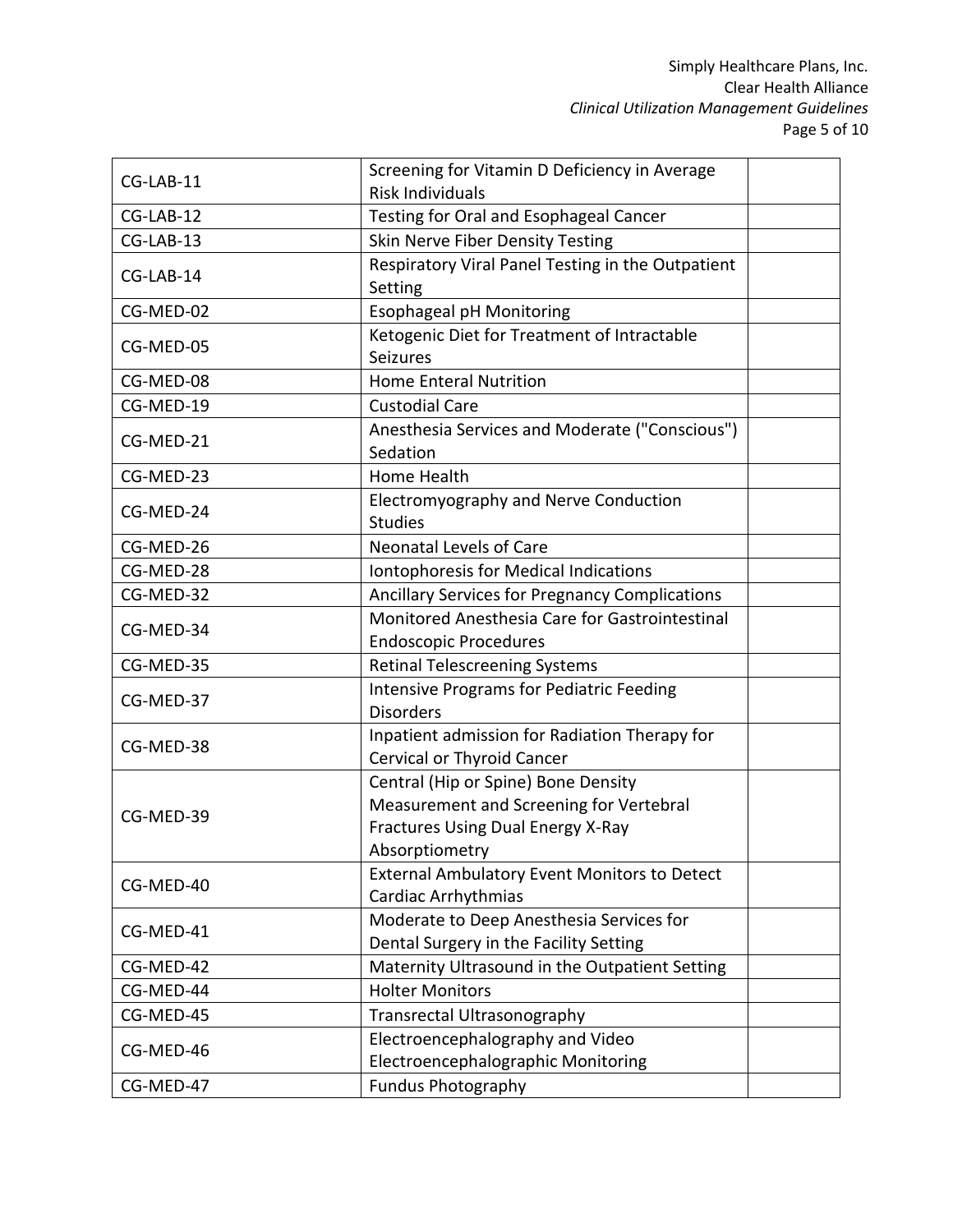| CG-MED-48 | <b>Scrotal Ultrasound</b>                          |  |
|-----------|----------------------------------------------------|--|
| CG-MED-49 | Auditory Brainstem Responses and Evoked            |  |
|           | <b>Otoacoustic Emissions for Hearing Disorders</b> |  |
| CG-MED-50 | Visual, Somatosensory and Motor Evoked             |  |
|           | Potentials                                         |  |
| CG-MED-51 | Three-Dimensional Rendering of Imaging Studies     |  |
| CG-MED-52 | Allergy Immunotherapy (Subcutaneous)               |  |
| CG-MED-53 | Cervical Cancer Screening Using Cytology and       |  |
|           | <b>Human Papillomavirus Testing</b>                |  |
| CG-MED-54 | Strapping                                          |  |
| CG-MED-55 | Level of Care: Advanced Radiologic Imaging         |  |
| CG-MED-56 | Non-Obstetrical Transvaginal Ultrasonography       |  |
| CG-MED-57 | Cardiac Stress Testing with Electrocardiogram      |  |
| CG-MED-59 | <b>Upper Gastrointestinal Endoscopy</b>            |  |
| CG-MED-61 | Preoperative Testing for Low Risk Invasive         |  |
|           | <b>Procedures and Surgeries</b>                    |  |
| CG-MED-62 | Resting Electrocardiogram Screening in Adults      |  |
| CG-MED-63 | <b>Treatment of Hyperhidrosis</b>                  |  |
|           | Transcatheter Ablation of Arrhythmogenic Foci      |  |
| CG-MED-64 | in the Pulmonary Veins as a Treatment of Atrial    |  |
|           | Fibrillation or Atrial Flutter (Radiofrequency and |  |
|           | Cryoablation)                                      |  |
| CG-MED-66 | Cryopreservation of Oocytes or Ovarian Tissue      |  |
| CG-MED-67 | <b>Melanoma Vaccines</b>                           |  |
| CG-MED-68 | <b>Therapeutic Apheresis</b>                       |  |
| CG-MED-69 | <b>Inhaled Nitric Oxide</b>                        |  |
| CG-MED-70 | Wireless Capsule Endoscopy for Gastrointestinal    |  |
|           | Imagine and the Patency Capsule                    |  |
| CG-MED-71 | Wound Care in the Home Setting                     |  |
| CG-MED-72 | Hyperthermia for Cancer Therapy                    |  |
| CG-MED-73 | Hyperbaric Oxygen Therapy (Systemic/Topical)       |  |
| CG-MED-74 | Implantable Ambulatory Event Monitors and          |  |
|           | <b>Mobile Cardiac Telemetry</b>                    |  |
|           | Medical and Other Non-Behavioral Health            |  |
| CG-MED-75 | Related Treatments for Autism Spectrum             |  |
|           | Disorders and Rett Syndrome                        |  |
| CG-MED-76 | Magnetic Source Imaging and                        |  |
|           | Magnetoencephalography                             |  |
| CG-MED-77 | <b>SPECT/CT Fusion Imaging</b>                     |  |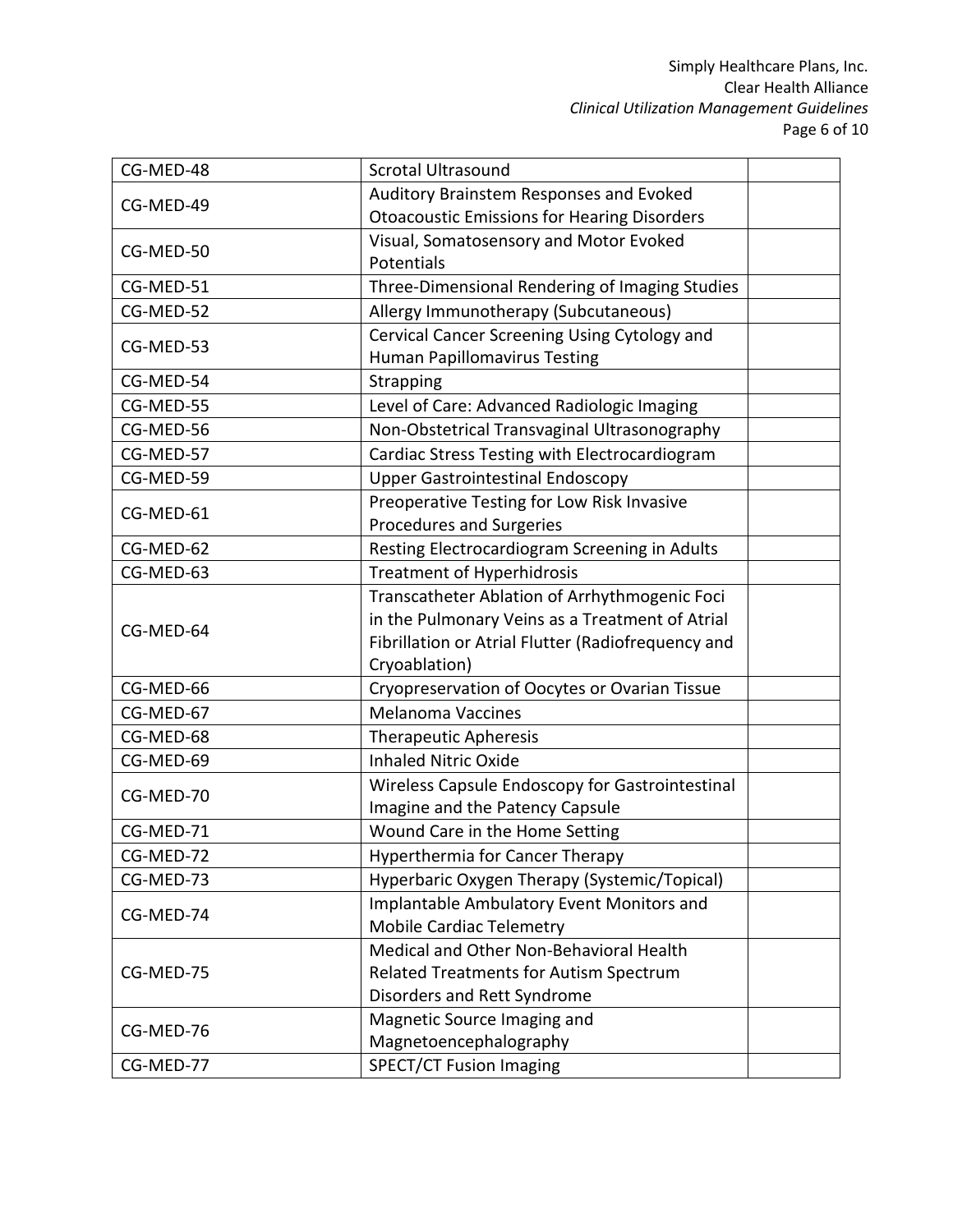| CG-MED-78   | Anesthesia Services for Interventional Pain     |            |
|-------------|-------------------------------------------------|------------|
|             | <b>Management Procedures</b>                    |            |
| CG-MED-79   | Diaphragmatic/Phrenic Nerve Stimulation and     |            |
|             | Diaphragm Pacing Systems                        |            |
| CG-MED-80   | Positron Emission Tomography (PET) and PET/CT   |            |
|             | Fusion                                          |            |
| CG-MED-81   | High Intensity Focused Ultrasound (HIFU) for    |            |
|             | <b>Oncologic Indications</b>                    |            |
| CG-MED-82   | Intravenous versus Oral Drug Administration in  |            |
|             | the Outpatient and Home Setting                 |            |
| CG-MED-83   | Level of Care: Specialty Pharmaceuticals        |            |
| CG-MED-84   | Non-Obstetric Gynecologic Duplex                |            |
|             | Ultrasonography of the Abdomen and Pelvis in    | <b>NEW</b> |
|             | the Outpatient Setting                          |            |
| CG-OR-PR-02 | Prefabricated and Prophylactic Knee Braces      |            |
| CG-OR-PR-03 | <b>Custom-made Knee Braces</b>                  |            |
| CG-OR-PR-04 | Cranial Remodeling Bands and Helmets (Cranial   |            |
|             | Orthotics)                                      |            |
| CG-OR-PR-05 | Myoelectric Upper Extremity Prosthesis Devices  |            |
|             | Spinal Orthoses: Thoracic-Lumber-Sacral (TLSO), |            |
| CG-OR-PR-06 | Lumbar-Sacral (LSO), and Lumber                 |            |
| CG-REHAB-02 | <b>Outpatient Cardiac Rehabilitation</b>        |            |
| CG-REHAB-03 | <b>Pulmonary Rehabilitation</b>                 |            |
| CG-REHAB-04 | Physical Therapy                                |            |
| CG-REHAB-05 | <b>Occupational Therapy</b>                     |            |
| CG-REHAB-06 | Speech-Language Pathology Services              |            |
|             | Skilled Nursing and Skilled Rehabilitation      |            |
| CG-REHAB-07 | Services (Outpatient)                           |            |
| CG-REHAB-08 | Private Duty Nursing in the Home Setting        |            |
|             | Level of Care: Outpatient Physical Therapy,     |            |
| CG-REHAB-10 | Occupational Therapy and                        |            |
| CG-REHAB-11 | <b>Cognitive Rehabilitation</b>                 |            |
| CG-SURG-01  | Colonoscopy                                     |            |
|             | Blepharoplasty, Blepharoptosis Repair and Brow  |            |
| CG-SURG-03  | Lift                                            |            |
| CG-SURG-05  | Maze Procedure                                  |            |
| CG-SURG-07  | Vertical Expandable Prosthetic Titanium Rib     |            |
|             | Sacral Nerve Stimulation as a Treatment of      |            |
| CG-SURG-08  | Neurogenic Bladder Secondary to Spinal Cord     |            |
|             | Injury                                          |            |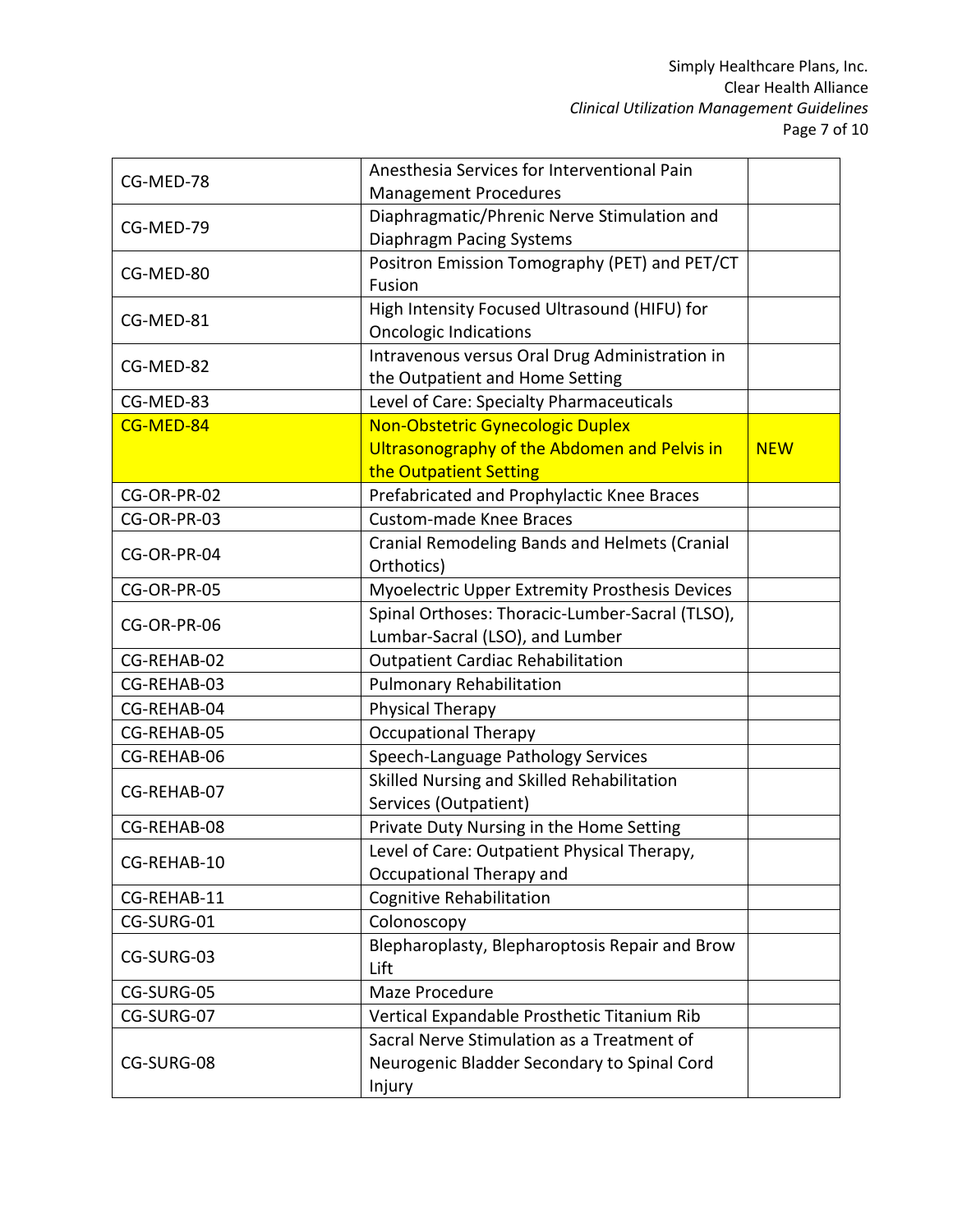| CG-SURG-09 | Temporomandibular Disorders                      |  |
|------------|--------------------------------------------------|--|
| CG-SURG-10 | Ambulatory or Outpatient Surgery Center          |  |
|            | Procedures                                       |  |
| CG-SURG-11 | Surgical Treatment for Dupuytren's Contracture   |  |
| CG-SURG-12 | Penile Prosthesis Implantation                   |  |
| CG-SURG-15 | <b>Endometrial Ablation</b>                      |  |
| CG-SURG-17 | <b>Trigger Point Injections</b>                  |  |
| CG-SURG-18 | Septoplasty                                      |  |
| CG-SURG-24 | <b>Functional Endoscopic Sinus Surgery</b>       |  |
| CG-SURG-25 | <b>Injection Treatment for Morton's Neuroma</b>  |  |
| CG-SURG-27 | Sex Reassignment Surgery                         |  |
| CG-SURG-28 | Transcatheter Uterine Artery Embolization        |  |
| CG-SURG-29 | Lumbar Discography                               |  |
|            | Tonsillectomy with or without Adenoidectomy      |  |
| CG-SURG-30 | for Children                                     |  |
| CG-SURG-31 | <b>Treatment of Keloids and Scar Revision</b>    |  |
| CG-SURG-34 | Diagnostic Infertility Surgery                   |  |
| CG-SURG-35 | Intracytoplasmic Sperm Injection (ICSI)          |  |
| CG-SURG-36 | Adenoidectomy                                    |  |
| CG-SURG-37 | Destruction of Pre-Malignant Skin Lesions        |  |
| CG-SURG-40 | <b>Cataract Removal Surgery for Adults</b>       |  |
| CG-SURG-41 | <b>Surgical Strabismus Correction</b>            |  |
|            | Myringotomy and Tympanostomy Tube                |  |
| CG-SURG-46 | Insertion                                        |  |
|            | Endovascular Techniques (Percutaneous or         |  |
| CG-SURG-49 | Open Exposure) for Arterial Revascularization of |  |
|            | the Lower Extremities                            |  |
| CG-SURG-50 | <b>Assistant Surgeons</b>                        |  |
| CG-SURG-51 | <b>Outpatient Cystourethroscopy</b>              |  |
|            | Level of Care: Hospital-Based Ambulatory         |  |
| CG-SURG-52 | Surgical Procedures, including Endoscopic        |  |
|            | Procedures                                       |  |
| CG-SURG-55 | Intracardiac Electrophysiological Studies and    |  |
|            | <b>Catheter Ablation</b>                         |  |
| CG-SURG-56 | Diagnostic Fiberoptic Flexible Laryngoscopy      |  |
| CG-SURG-57 | Diagnostic Nasal Endoscopy                       |  |
| CG-SURG-58 | Radioactive Seed Localization of Nonpalpable     |  |
|            | <b>Breast Lesions</b>                            |  |
| CG-SURG-59 | Vena Cava Filters                                |  |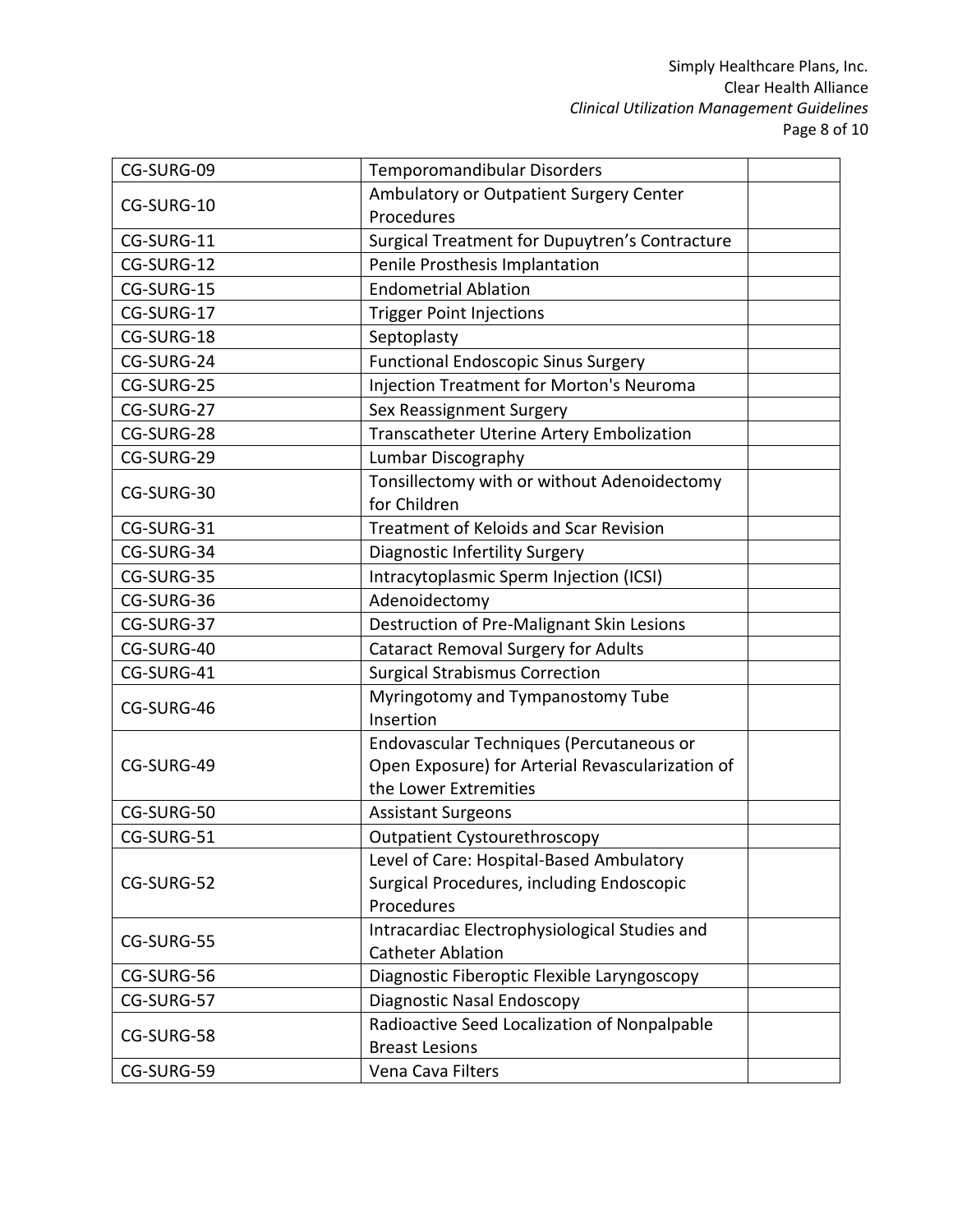| CG-SURG-61 | Cryosurgical Ablation of Solid Tumors Outside<br>the Liver                                                                                                     |  |
|------------|----------------------------------------------------------------------------------------------------------------------------------------------------------------|--|
| CG-SURG-62 | Radiofrequency Ablation to Treat Tumors<br>Outside the Liver                                                                                                   |  |
| CG-SURG-63 | Cardiac Resynchronization Therapy (CRT) with or<br>without an Implantable Cardioverter<br>Defibrillator (CRT/ICD) for the Treatment of<br><b>Heart Failure</b> |  |
| CG-SURG-70 | <b>Gastric Electrical Stimulation</b>                                                                                                                          |  |
| CG-SURG-71 | <b>Reduction Mammaplasty</b>                                                                                                                                   |  |
| CG-SURG-72 | <b>Endothelial Keratoplasty</b>                                                                                                                                |  |
| CG-SURG-73 | <b>Balloon Sinus Ostial Dilation</b>                                                                                                                           |  |
| CG-SURG-74 | <b>Total Ankle Replacement</b>                                                                                                                                 |  |
| CG-SURG-75 | Transanal Endoscopic Microsurgical (TEM)<br><b>Excision of Rectal Lesions</b>                                                                                  |  |
| CG-SURG-76 | Carotid, Vertebral and Intracranial Artery Stent<br>Placement with or without Angioplasty                                                                      |  |
| CG-SURG-77 | <b>Refractive Surgery</b>                                                                                                                                      |  |
| CG-SURG-78 | Locally Ablative Techniques for Treating Primary<br>and Metastatic Liver Malignancies                                                                          |  |
| CG-SURG-79 | Implantable Infusion Pumps                                                                                                                                     |  |
| CG-SURG-81 | <b>Cochlear Implants and Auditory Brainstem</b><br>Implants                                                                                                    |  |
| CG-SURG-82 | Bone-Anchored and Bone Conduction Hearing<br>Aids                                                                                                              |  |
| CG-SURG-83 | Bariatric Surgery and Other Treatments for<br><b>Clinically Severe Obesity</b>                                                                                 |  |
| CG-SURG-84 | Mandibular/Maxillary (Orthognathic) Surgery                                                                                                                    |  |
| CG-SURG-85 | <b>Hip Resurfacing</b>                                                                                                                                         |  |
| CG-SURG-86 | Endovascular/Endoluminal Repair of Aortic<br>Aneurysms, Aortoiliac Disease, Aortic Dissection<br>and Aortic Transection                                        |  |
| CG-SURG-87 | Nasal Surgery for the Treatment of Obstructive<br>Sleep Apnea and Snoring                                                                                      |  |
| CG-SURG-88 | Mastectomy for Gynecomastia                                                                                                                                    |  |
| CG-SURG-89 | Radiofrequency Neurolysis and Pulsed<br>Radiofrequency Therapy for Trigeminal<br>Neuralgia                                                                     |  |
| CG-SURG-90 | Mohs Micrographic Surgery                                                                                                                                      |  |
| CG-SURG-91 | Minimally Invasive Ablative Procedures for<br>Epilepsy                                                                                                         |  |